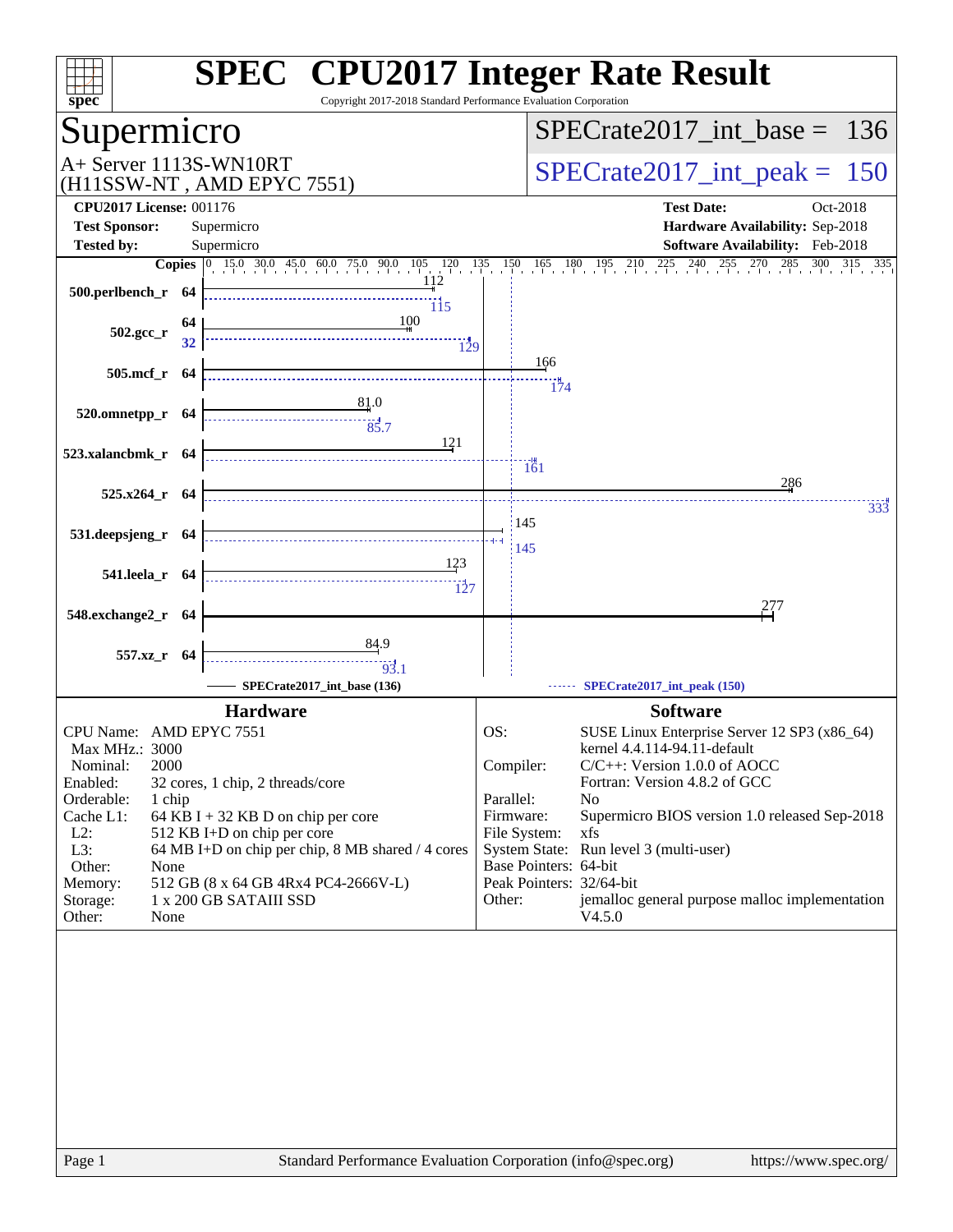

Copyright 2017-2018 Standard Performance Evaluation Corporation

### Supermicro

(H11SSW-NT , AMD EPYC 7551)

# [SPECrate2017\\_int\\_base =](http://www.spec.org/auto/cpu2017/Docs/result-fields.html#SPECrate2017intbase) 136

# $A+$  Server 1113S-WN10RT  $S$ PECrate2017\_int\_peak = 150

**[CPU2017 License:](http://www.spec.org/auto/cpu2017/Docs/result-fields.html#CPU2017License)** 001176 **[Test Date:](http://www.spec.org/auto/cpu2017/Docs/result-fields.html#TestDate)** Oct-2018 **[Test Sponsor:](http://www.spec.org/auto/cpu2017/Docs/result-fields.html#TestSponsor)** Supermicro **[Hardware Availability:](http://www.spec.org/auto/cpu2017/Docs/result-fields.html#HardwareAvailability)** Sep-2018 **[Tested by:](http://www.spec.org/auto/cpu2017/Docs/result-fields.html#Testedby)** Supermicro **[Software Availability:](http://www.spec.org/auto/cpu2017/Docs/result-fields.html#SoftwareAvailability)** Feb-2018

### **[Results Table](http://www.spec.org/auto/cpu2017/Docs/result-fields.html#ResultsTable)**

|                           |               |                |       | <b>Base</b>    |              |                |       |               |                |              | <b>Peak</b>    |              |                |              |
|---------------------------|---------------|----------------|-------|----------------|--------------|----------------|-------|---------------|----------------|--------------|----------------|--------------|----------------|--------------|
| <b>Benchmark</b>          | <b>Copies</b> | <b>Seconds</b> | Ratio | <b>Seconds</b> | <b>Ratio</b> | <b>Seconds</b> | Ratio | <b>Copies</b> | <b>Seconds</b> | <b>Ratio</b> | <b>Seconds</b> | <b>Ratio</b> | <b>Seconds</b> | <b>Ratio</b> |
| 500.perlbench_r           | 64            | 910            | 112   | 910            | 112          | 914            | 112   | 64            | 883            | 115          | 883            | 115          | 884            | 115          |
| $502.\text{gcc}_{r}$      | 64            | 903            | 100   | 914            | 99.2         | 898            | 101   | 32            | 351            | 129          | 349            | 130          | 351            | <u>129</u>   |
| $505$ .mcf r              | 64            | 621            | 166   | 622            | 166          | 621            | 167   | 64            | 595            | 174          | 599            | 173          | 595            | 74           |
| 520.omnetpp_r             | 64            | 1036           | 81.0  | 1034           | 81.2         | 1050           | 80.0  | 64            | 982            | 85.5         | 980            | 85.7         | 980            | 85.7         |
| 523.xalancbmk r           | 64            | 559            | 121   | 559            | 121          | 557            | 121   | 64            | 419            | 161          | 420            | <b>161</b>   | 423            | 160          |
| $525.x264$ r              | 64            | 392            | 286   | 394            | 285          | 392            | 286   | 64            | 337            | <b>333</b>   | 337            | 333          | 337            | 332          |
| 531.deepsjeng_r           | 64            | 504            | 145   | 504            | 145          | 504            | 145   | 64            | 521            | 141          | 505            | 145          | 505            | 145          |
| 541.leela r               | 64            | 863            | 123   | 862            | 123          | 862            | 123   | 64            | 833            | 127          | 832            | 127          | 832            | <u>127</u>   |
| 548.exchange2_r           | 64            | 606            | 277   | 606            | 277          | 617            | 272   | 64            | 606            | 277          | 606            | 277          | 617            | 272          |
| $557.xz$ r                | 64            | 814            | 84.9  | 814            | 84.9         | 815            | 84.8  | 64            | 739            | 93.6         | 744            | 92.9         | 743            | 93.1         |
| $SPECrate2017$ int base = |               |                | 136   |                |              |                |       |               |                |              |                |              |                |              |

**[SPECrate2017\\_int\\_peak =](http://www.spec.org/auto/cpu2017/Docs/result-fields.html#SPECrate2017intpeak) 150**

Results appear in the [order in which they were run.](http://www.spec.org/auto/cpu2017/Docs/result-fields.html#RunOrder) Bold underlined text [indicates a median measurement.](http://www.spec.org/auto/cpu2017/Docs/result-fields.html#Median)

#### **[Compiler Notes](http://www.spec.org/auto/cpu2017/Docs/result-fields.html#CompilerNotes)**

The AMD64 AOCC Compiler Suite is available at <http://developer.amd.com/amd-aocc/>

The AOCC Gold Linker plugin was installed and used for the link stage.

The AOCC Fortran Plugin version 1.0 was used to leverage AOCC optimizers with gfortran. It is available here: <http://developer.amd.com/amd-aocc/>

#### **[Submit Notes](http://www.spec.org/auto/cpu2017/Docs/result-fields.html#SubmitNotes)**

The config file option 'submit' was used. 'numactl' was used to bind copies to the cores. See the configuration file for details.

#### **[Operating System Notes](http://www.spec.org/auto/cpu2017/Docs/result-fields.html#OperatingSystemNotes)**

'ulimit -s unlimited' was used to set environment stack size 'ulimit -l 2097152' was used to set environment locked pages in memory limit

runspec command invoked through numactl i.e.: numactl --interleave=all runspec <etc>

Set dirty\_ratio=8 to limit dirty cache to 8% of memory Set swappiness=1 to swap only if necessary Set zone\_reclaim\_mode=1 to free local node memory and avoid remote memory sync then drop\_caches=3 to reset caches before invoking runcpu

**(Continued on next page)**

| Page 2 | Standard Performance Evaluation Corporation (info@spec.org) | https://www.spec.org/ |
|--------|-------------------------------------------------------------|-----------------------|
|--------|-------------------------------------------------------------|-----------------------|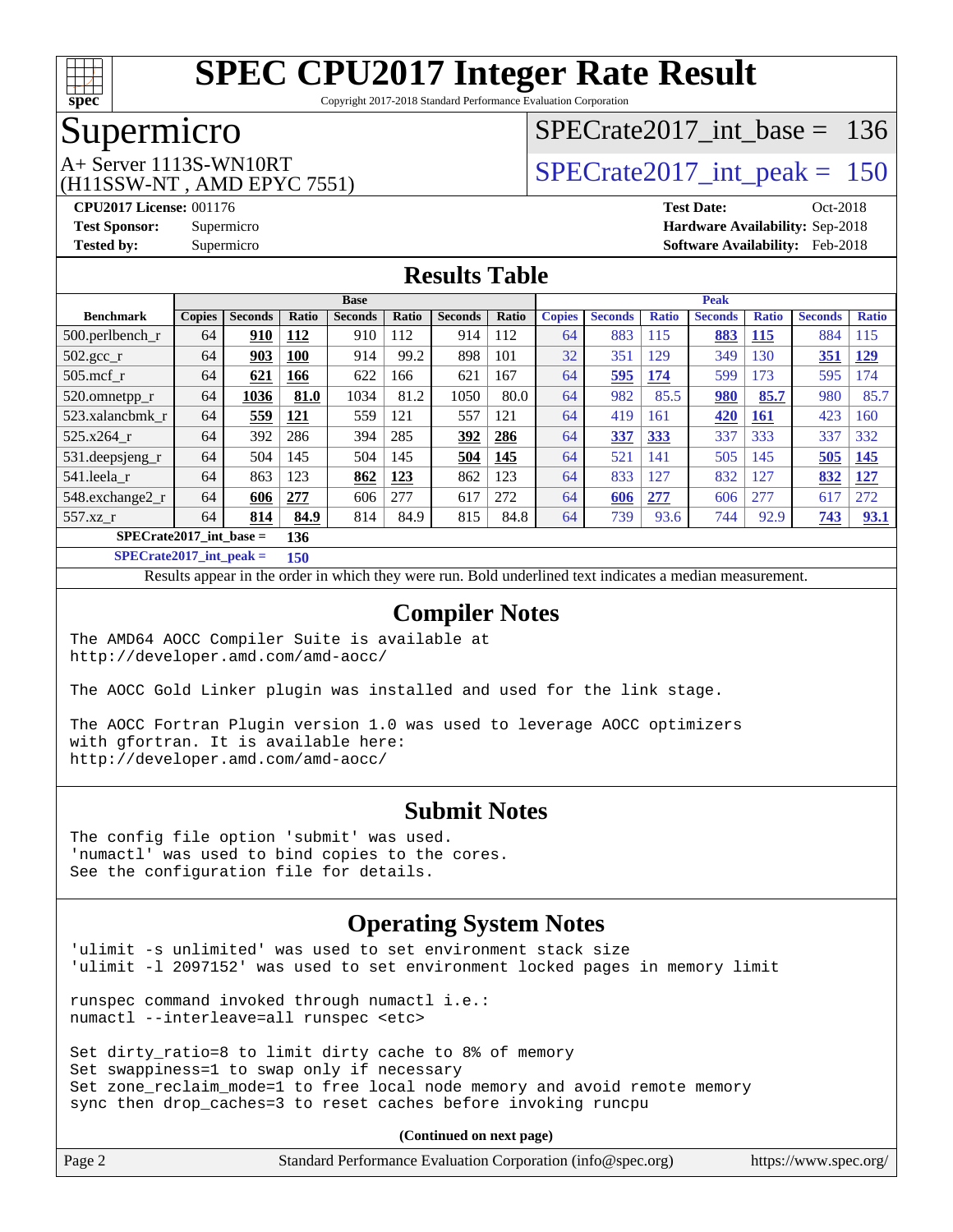

Copyright 2017-2018 Standard Performance Evaluation Corporation

### Supermicro

[SPECrate2017\\_int\\_base =](http://www.spec.org/auto/cpu2017/Docs/result-fields.html#SPECrate2017intbase) 136

(H11SSW-NT , AMD EPYC 7551)

 $A+$  Server 1113S-WN10RT  $S$ PECrate2017\_int\_peak = 150

**[CPU2017 License:](http://www.spec.org/auto/cpu2017/Docs/result-fields.html#CPU2017License)** 001176 **[Test Date:](http://www.spec.org/auto/cpu2017/Docs/result-fields.html#TestDate)** Oct-2018 **[Test Sponsor:](http://www.spec.org/auto/cpu2017/Docs/result-fields.html#TestSponsor)** Supermicro **[Hardware Availability:](http://www.spec.org/auto/cpu2017/Docs/result-fields.html#HardwareAvailability)** Sep-2018 **[Tested by:](http://www.spec.org/auto/cpu2017/Docs/result-fields.html#Testedby)** Supermicro **[Software Availability:](http://www.spec.org/auto/cpu2017/Docs/result-fields.html#SoftwareAvailability)** Feb-2018

### **[Operating System Notes \(Continued\)](http://www.spec.org/auto/cpu2017/Docs/result-fields.html#OperatingSystemNotes)**

dirty\_ratio, swappiness, zone\_reclaim\_mode and drop\_caches were all set using privileged echo (e.g. echo 1 > /proc/sys/vm/swappiness).

Transparent huge pages were enabled for this run (OS default)

#### **[General Notes](http://www.spec.org/auto/cpu2017/Docs/result-fields.html#GeneralNotes)**

Environment variables set by runcpu before the start of the run: LD\_LIBRARY\_PATH = "/home/cpu2017/amd1704-rate-libs-revD/64;/home/cpu2017/amd1704-rate-libs-revD/32:" MALLOC\_CONF = "lg\_chunk:26"

Binaries were compiled on a system with 2x AMD EPYC 7601 CPU + 512GB Memory using RHEL 7.4 jemalloc, a general purpose malloc implementation, was obtained at <https://github.com/jemalloc/jemalloc/releases/download/4.5.0/jemalloc-4.5.0.tar.bz2> jemalloc was built with GCC v4.8.5 in RHEL v7.2 under default conditions. jemalloc uses environment variable MALLOC\_CONF with values narenas and lg\_chunk:

 narenas: sets the maximum number of arenas to use for automatic multiplexing of threads and arenas.

 lg\_chunk: set the virtual memory chunk size (log base 2). For example, lg\_chunk:21 sets the default chunk size to 2^21 = 2MiB.

NA: The test sponsor attests, as of date of publication, that CVE-2017-5754 (Meltdown) is mitigated in the system as tested and documented. Yes: The test sponsor attests, as of date of publication, that CVE-2017-5753 (Spectre variant 1) is mitigated in the system as tested and documented. Yes: The test sponsor attests, as of date of publication, that CVE-2017-5715 (Spectre variant 2) is mitigated in the system as tested and documented.

#### **[Platform Notes](http://www.spec.org/auto/cpu2017/Docs/result-fields.html#PlatformNotes)**

BIOS Settings: Determinism Slider = Power cTDP Control = Manual  $CTDP = 200$  Sysinfo program /home/cpu2017/bin/sysinfo Rev: r5974 of 2018-05-19 9bcde8f2999c33d61f64985e45859ea9 running on linux-pm02 Tue Oct 30 17:14:17 2018 SUT (System Under Test) info as seen by some common utilities. For more information on this section, see <https://www.spec.org/cpu2017/Docs/config.html#sysinfo> From /proc/cpuinfo model name : AMD EPYC 7551 32-Core Processor 1 "physical id"s (chips) 64 "processors"

**(Continued on next page)**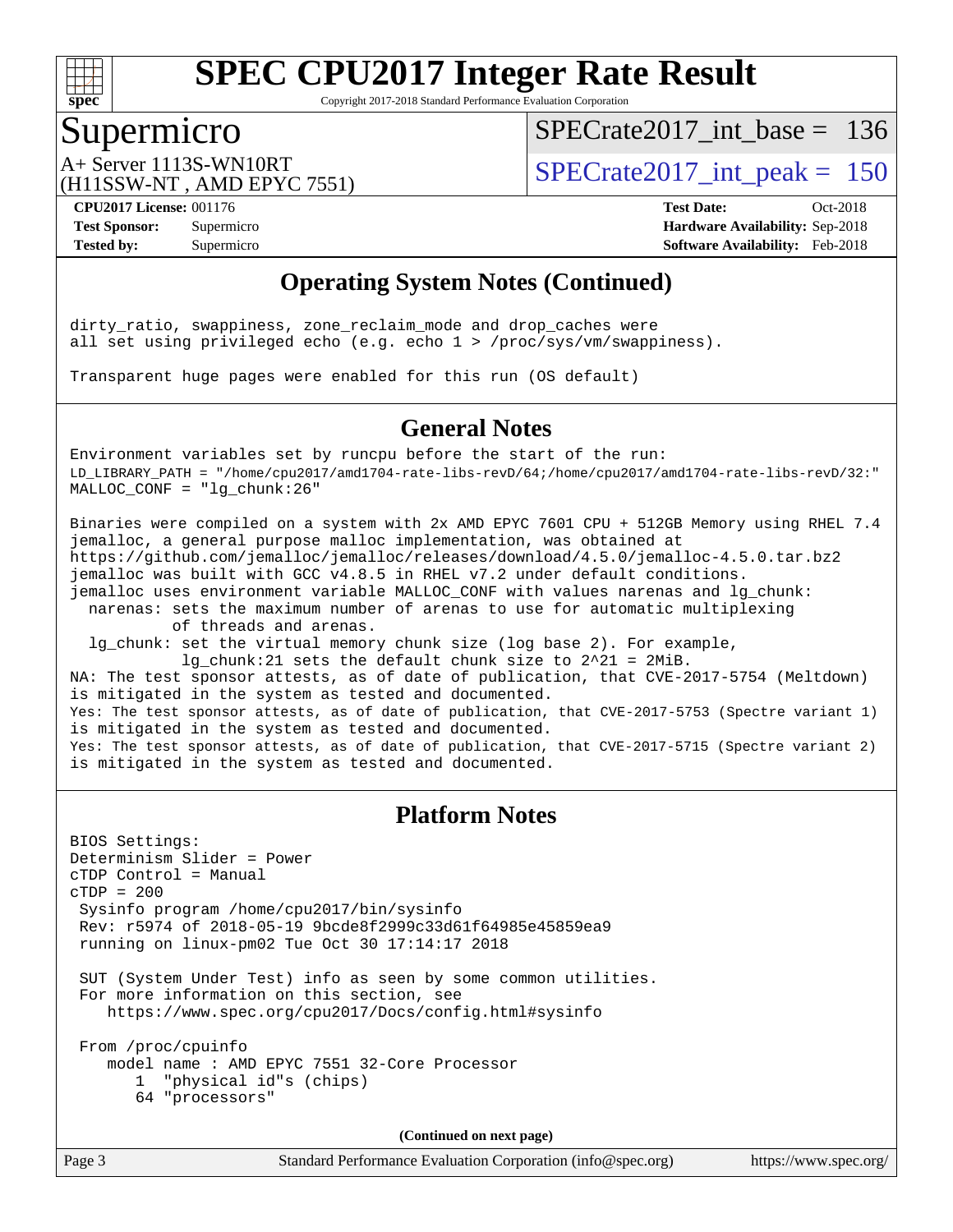

Copyright 2017-2018 Standard Performance Evaluation Corporation

# Supermicro<br>A+ Server 1113S-WN10RT

[SPECrate2017\\_int\\_base =](http://www.spec.org/auto/cpu2017/Docs/result-fields.html#SPECrate2017intbase) 136

(H11SSW-NT , AMD EPYC 7551)

 $SPECTate 2017\_int\_peak = 150$ 

**[Tested by:](http://www.spec.org/auto/cpu2017/Docs/result-fields.html#Testedby)** Supermicro **[Software Availability:](http://www.spec.org/auto/cpu2017/Docs/result-fields.html#SoftwareAvailability)** Feb-2018

**[CPU2017 License:](http://www.spec.org/auto/cpu2017/Docs/result-fields.html#CPU2017License)** 001176 **[Test Date:](http://www.spec.org/auto/cpu2017/Docs/result-fields.html#TestDate)** Oct-2018 **[Test Sponsor:](http://www.spec.org/auto/cpu2017/Docs/result-fields.html#TestSponsor)** Supermicro **[Hardware Availability:](http://www.spec.org/auto/cpu2017/Docs/result-fields.html#HardwareAvailability)** Sep-2018

#### **[Platform Notes \(Continued\)](http://www.spec.org/auto/cpu2017/Docs/result-fields.html#PlatformNotes)**

| $cpu$ cores : 32                                                                                                                                                                                                                                                | cores, siblings (Caution: counting these is hw and system dependent. The following<br>excerpts from /proc/cpuinfo might not be reliable. Use with caution.)                                                                                                                                                                                                                                                                                                                                                                                                                                                                                                                                                                                                                  |
|-----------------------------------------------------------------------------------------------------------------------------------------------------------------------------------------------------------------------------------------------------------------|------------------------------------------------------------------------------------------------------------------------------------------------------------------------------------------------------------------------------------------------------------------------------------------------------------------------------------------------------------------------------------------------------------------------------------------------------------------------------------------------------------------------------------------------------------------------------------------------------------------------------------------------------------------------------------------------------------------------------------------------------------------------------|
| siblings : 64                                                                                                                                                                                                                                                   | physical 0: cores 0 1 2 3 4 5 6 7 8 9 10 11 12 13 14 15 16 17 18 19 20 21 22 23 24                                                                                                                                                                                                                                                                                                                                                                                                                                                                                                                                                                                                                                                                                           |
| 25 26 27 28 29 30 31<br>From lscpu:<br>Architecture:<br>$CPU$ op-mode( $s$ ):<br>Byte Order:<br>CPU(s):<br>On-line CPU(s) list:<br>Thread( $s$ ) per core:<br>Core(s) per socket:<br>Socket(s):<br>NUMA node(s):<br>Vendor ID:<br>CPU family:<br>Model:         | x86 64<br>$32$ -bit, $64$ -bit<br>Little Endian<br>64<br>$0 - 63$<br>2<br>32<br>1<br>4<br>AuthenticAMD<br>23<br>$\mathbf 1$                                                                                                                                                                                                                                                                                                                                                                                                                                                                                                                                                                                                                                                  |
| Model name:<br>Stepping:<br>CPU MHz:<br>$CPU$ max $MHz$ :<br>CPU min MHz:<br>BogoMIPS:<br>Virtualization:<br>Lld cache:<br>Lli cache:<br>$L2$ cache:<br>L3 cache:<br>NUMA node0 CPU(s):<br>NUMA nodel $CPU(s):$<br>NUMA $node2$ $CPU(s):$<br>NUMA node3 CPU(s): | AMD EPYC 7551 32-Core Processor<br>2<br>2000.000<br>2000.0000<br>1200.0000<br>3999.77<br>$AMD-V$<br>32K<br>64K<br>512K<br>8192K<br>$0 - 7, 32 - 39$<br>$8 - 15, 40 - 47$<br>$16 - 23, 48 - 55$<br>$24 - 31, 56 - 63$                                                                                                                                                                                                                                                                                                                                                                                                                                                                                                                                                         |
| Flags:<br>ibpb overflow_recov succor smca<br>/proc/cpuinfo cache data                                                                                                                                                                                           | fpu vme de pse tsc msr pae mce cx8 apic sep mtrr pge mca cmov<br>pat pse36 clflush mmx fxsr sse sse2 ht syscall nx mmxext fxsr_opt pdpe1gb rdtscp lm<br>constant_tsc rep_good nopl nonstop_tsc extd_apicid amd_dcm aperfmperf eagerfpu pni<br>pclmulqdq monitor ssse3 fma cx16 sse4_1 sse4_2 movbe popcnt aes xsave avx f16c<br>rdrand lahf_lm cmp_legacy svm extapic cr8_legacy abm sse4a misalignsse 3dnowprefetch<br>osvw skinit wdt tce topoext perfctr_core perfctr_nb bpext perfctr_12 mwaitx arat cpb<br>hw_pstate retpoline retpoline_amd npt lbrv svm_lock nrip_save tsc_scale vmcb_clean<br>flushbyasid decodeassists pausefilter pfthreshold vmmcall avic fsgsbase bmil avx2<br>smep bmi2 rdseed adx smap clflushopt sha_ni xsaveopt xsavec xgetbvl clzero irperf |
|                                                                                                                                                                                                                                                                 | (Continued on next page)                                                                                                                                                                                                                                                                                                                                                                                                                                                                                                                                                                                                                                                                                                                                                     |
| Page 4                                                                                                                                                                                                                                                          | Standard Performance Evaluation Corporation (info@spec.org)<br>https://www.spec.org/                                                                                                                                                                                                                                                                                                                                                                                                                                                                                                                                                                                                                                                                                         |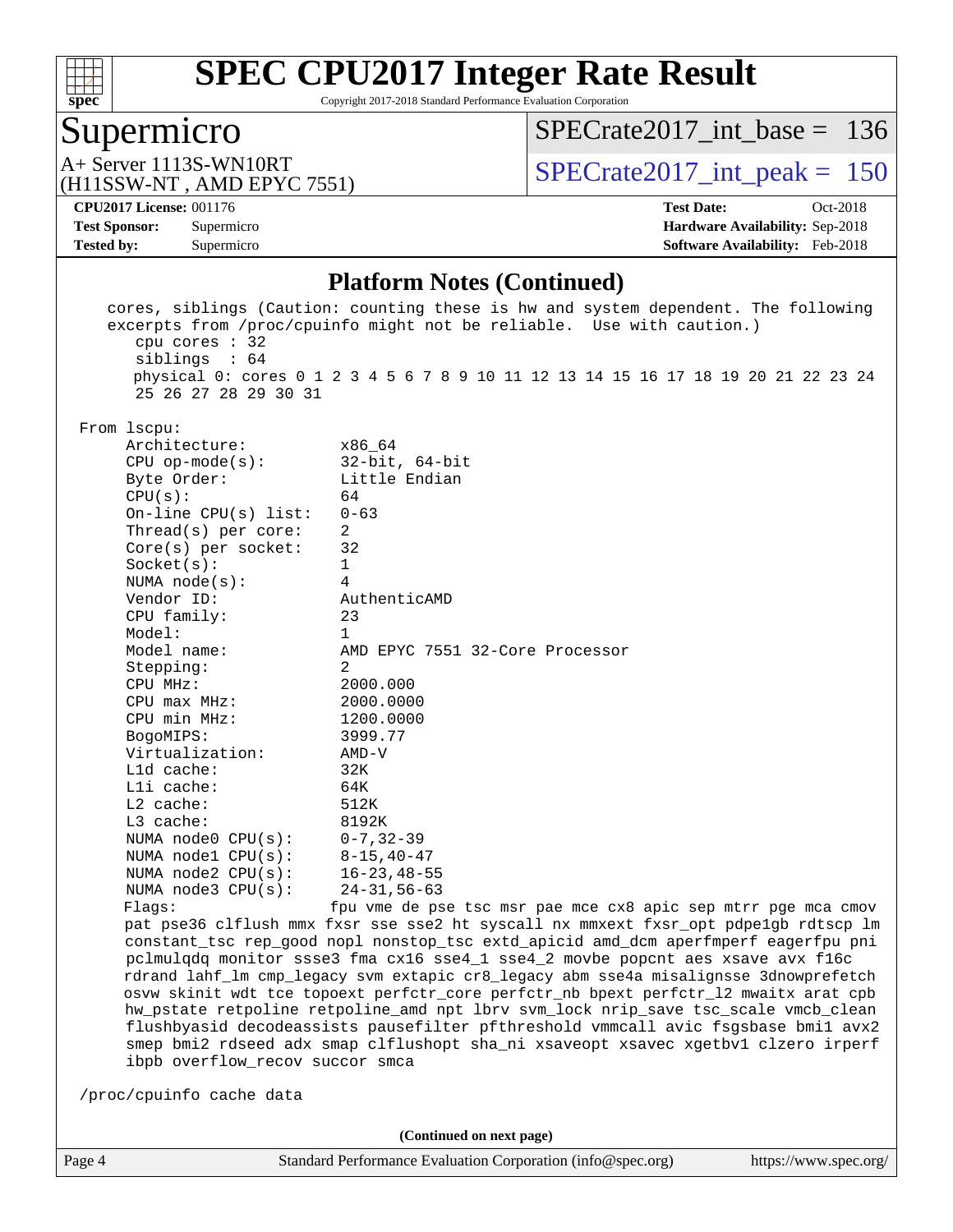

Copyright 2017-2018 Standard Performance Evaluation Corporation

### Supermicro

[SPECrate2017\\_int\\_base =](http://www.spec.org/auto/cpu2017/Docs/result-fields.html#SPECrate2017intbase) 136

(H11SSW-NT , AMD EPYC 7551)

 $A+$  Server 1113S-WN10RT  $S$ PECrate2017\_int\_peak = 150

**[CPU2017 License:](http://www.spec.org/auto/cpu2017/Docs/result-fields.html#CPU2017License)** 001176 **[Test Date:](http://www.spec.org/auto/cpu2017/Docs/result-fields.html#TestDate)** Oct-2018

**[Tested by:](http://www.spec.org/auto/cpu2017/Docs/result-fields.html#Testedby)** Supermicro **[Software Availability:](http://www.spec.org/auto/cpu2017/Docs/result-fields.html#SoftwareAvailability)** Feb-2018

**[Test Sponsor:](http://www.spec.org/auto/cpu2017/Docs/result-fields.html#TestSponsor)** Supermicro **[Hardware Availability:](http://www.spec.org/auto/cpu2017/Docs/result-fields.html#HardwareAvailability)** Sep-2018

#### **[Platform Notes \(Continued\)](http://www.spec.org/auto/cpu2017/Docs/result-fields.html#PlatformNotes)**

cache size : 512 KB

 From numactl --hardware WARNING: a numactl 'node' might or might not correspond to a physical chip. available: 4 nodes (0-3) node 0 cpus: 0 1 2 3 4 5 6 7 32 33 34 35 36 37 38 39 node 0 size: 128823 MB node 0 free: 128651 MB node 1 cpus: 8 9 10 11 12 13 14 15 40 41 42 43 44 45 46 47 node 1 size: 129021 MB node 1 free: 128868 MB node 2 cpus: 16 17 18 19 20 21 22 23 48 49 50 51 52 53 54 55 node 2 size: 129021 MB node 2 free: 128862 MB node 3 cpus: 24 25 26 27 28 29 30 31 56 57 58 59 60 61 62 63 node 3 size: 129020 MB node 3 free: 128852 MB node distances: node 0 1 2 3 0: 10 16 16 16 1: 16 10 16 16 2: 16 16 10 16 3: 16 16 16 10 From /proc/meminfo MemTotal: 528267360 kB HugePages\_Total: 0 Hugepagesize: 2048 kB From /etc/\*release\* /etc/\*version\* SuSE-release: SUSE Linux Enterprise Server 12 (x86\_64) VERSION = 12 PATCHLEVEL = 3 # This file is deprecated and will be removed in a future service pack or release. # Please check /etc/os-release for details about this release. os-release: NAME="SLES" VERSION="12-SP3" VERSION\_ID="12.3" PRETTY\_NAME="SUSE Linux Enterprise Server 12 SP3" ID="sles" ANSI\_COLOR="0;32" CPE\_NAME="cpe:/o:suse:sles:12:sp3" uname -a: Linux linux-pm02 4.4.114-94.11-default #1 SMP Thu Feb 1 19:28:26 UTC 2018 (4309ff9) **(Continued on next page)**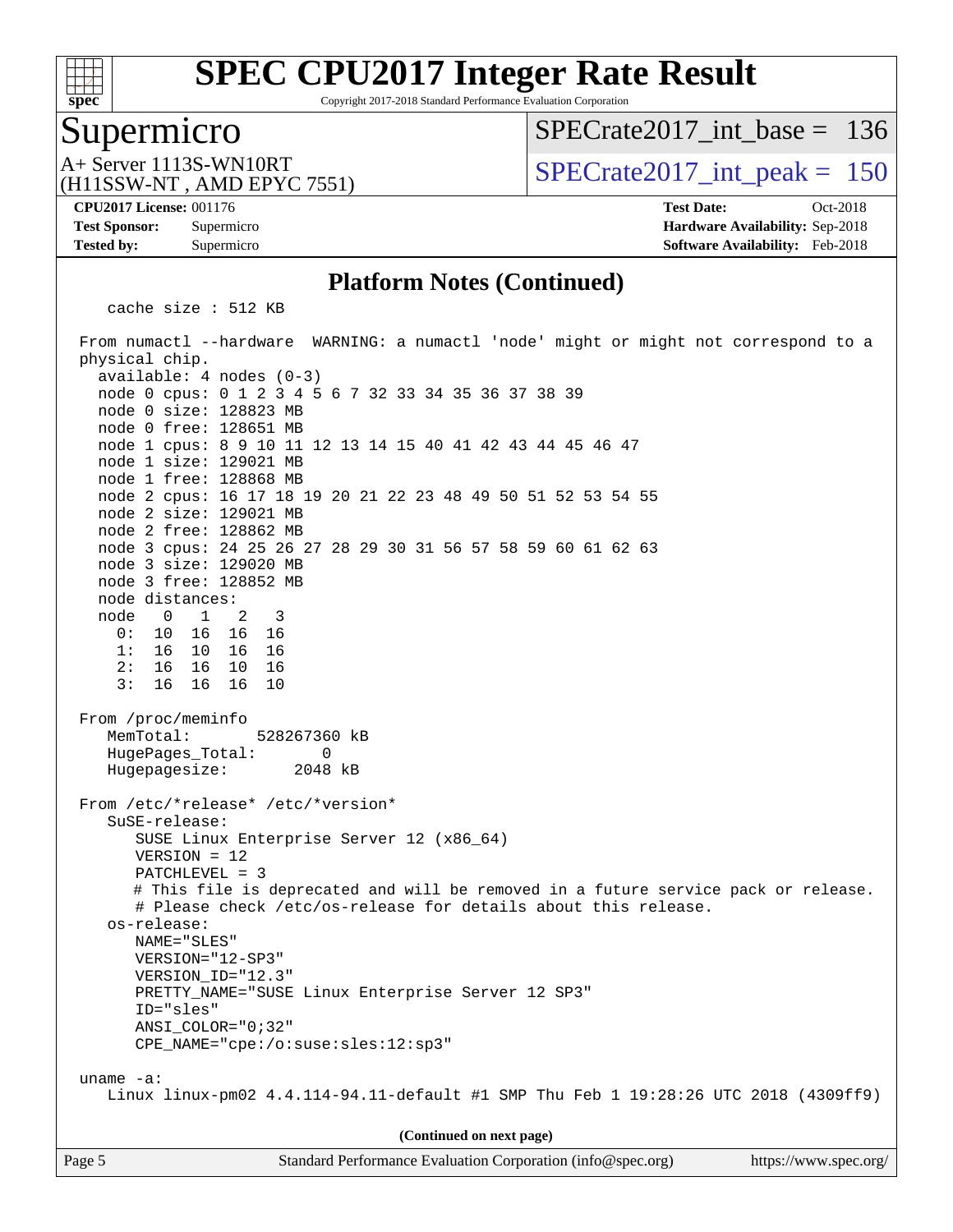

Copyright 2017-2018 Standard Performance Evaluation Corporation

### Supermicro

[SPECrate2017\\_int\\_base =](http://www.spec.org/auto/cpu2017/Docs/result-fields.html#SPECrate2017intbase) 136

(H11SSW-NT , AMD EPYC 7551)

 $A+$  Server 1113S-WN10RT  $\vert$  [SPECrate2017\\_int\\_peak =](http://www.spec.org/auto/cpu2017/Docs/result-fields.html#SPECrate2017intpeak) 150

**[CPU2017 License:](http://www.spec.org/auto/cpu2017/Docs/result-fields.html#CPU2017License)** 001176 **[Test Date:](http://www.spec.org/auto/cpu2017/Docs/result-fields.html#TestDate)** Oct-2018

**[Tested by:](http://www.spec.org/auto/cpu2017/Docs/result-fields.html#Testedby)** Supermicro **[Software Availability:](http://www.spec.org/auto/cpu2017/Docs/result-fields.html#SoftwareAvailability)** Feb-2018

**[Test Sponsor:](http://www.spec.org/auto/cpu2017/Docs/result-fields.html#TestSponsor)** Supermicro **[Hardware Availability:](http://www.spec.org/auto/cpu2017/Docs/result-fields.html#HardwareAvailability)** Sep-2018

#### **[Platform Notes \(Continued\)](http://www.spec.org/auto/cpu2017/Docs/result-fields.html#PlatformNotes)**

x86\_64 x86\_64 x86\_64 GNU/Linux

Kernel self-reported vulnerability status:

 CVE-2017-5754 (Meltdown): Not affected CVE-2017-5753 (Spectre variant 1): Mitigation: Barriers CVE-2017-5715 (Spectre variant 2): Mitigation: Full AMD retpoline + IBPB

run-level 3 Oct 30 16:56

 SPEC is set to: /home/cpu2017 Filesystem Type Size Used Avail Use% Mounted on /dev/sda4 xfs 145G 5.6G 139G 4% /home

 Additional information from dmidecode follows. WARNING: Use caution when you interpret this section. The 'dmidecode' program reads system data which is "intended to allow hardware to be accurately determined", but the intent may not be met, as there are frequent changes to hardware, firmware, and the "DMTF SMBIOS" standard. BIOS American Megatrends Inc. 1.0 09/04/2018 Memory: 8x NO DIMM NO DIMM 8x Samsung M386A8K40BM2-CTD 64 GB 4 rank 2667

(End of data from sysinfo program)

#### **[Compiler Version Notes](http://www.spec.org/auto/cpu2017/Docs/result-fields.html#CompilerVersionNotes)**

| CC.    | 502.gcc r(peak)                                                                                                                                                                                                                    |
|--------|------------------------------------------------------------------------------------------------------------------------------------------------------------------------------------------------------------------------------------|
|        | AOCC.LLVM.4.0.0.B35.2017_04_26 clang version 4.0.0 (CLANG:) (based on LLVM<br>AOCC.LLVM.4.0.0.B35.2017 04 26)<br>Target: i386-unknown-linux-gnu<br>Thread model: posix<br>InstalledDir: /root/work/compilers/AOCC-1.0-Compiler/bin |
|        | CXXC 523.xalancbmk $r(\text{peak})$                                                                                                                                                                                                |
|        | AOCC.LLVM.4.0.0.B35.2017 04 26 clang version 4.0.0 (CLANG:) (based on LLVM<br>AOCC.LLVM.4.0.0.B35.2017 04 26)<br>Target: i386-unknown-linux-gnu<br>Thread model: posix<br>InstalledDir: /root/work/compilers/AOCC-1.0-Compiler/bin |
|        | (Continued on next page)                                                                                                                                                                                                           |
| Page 6 | Standard Performance Evaluation Corporation (info@spec.org)<br>https://www.spec.org/                                                                                                                                               |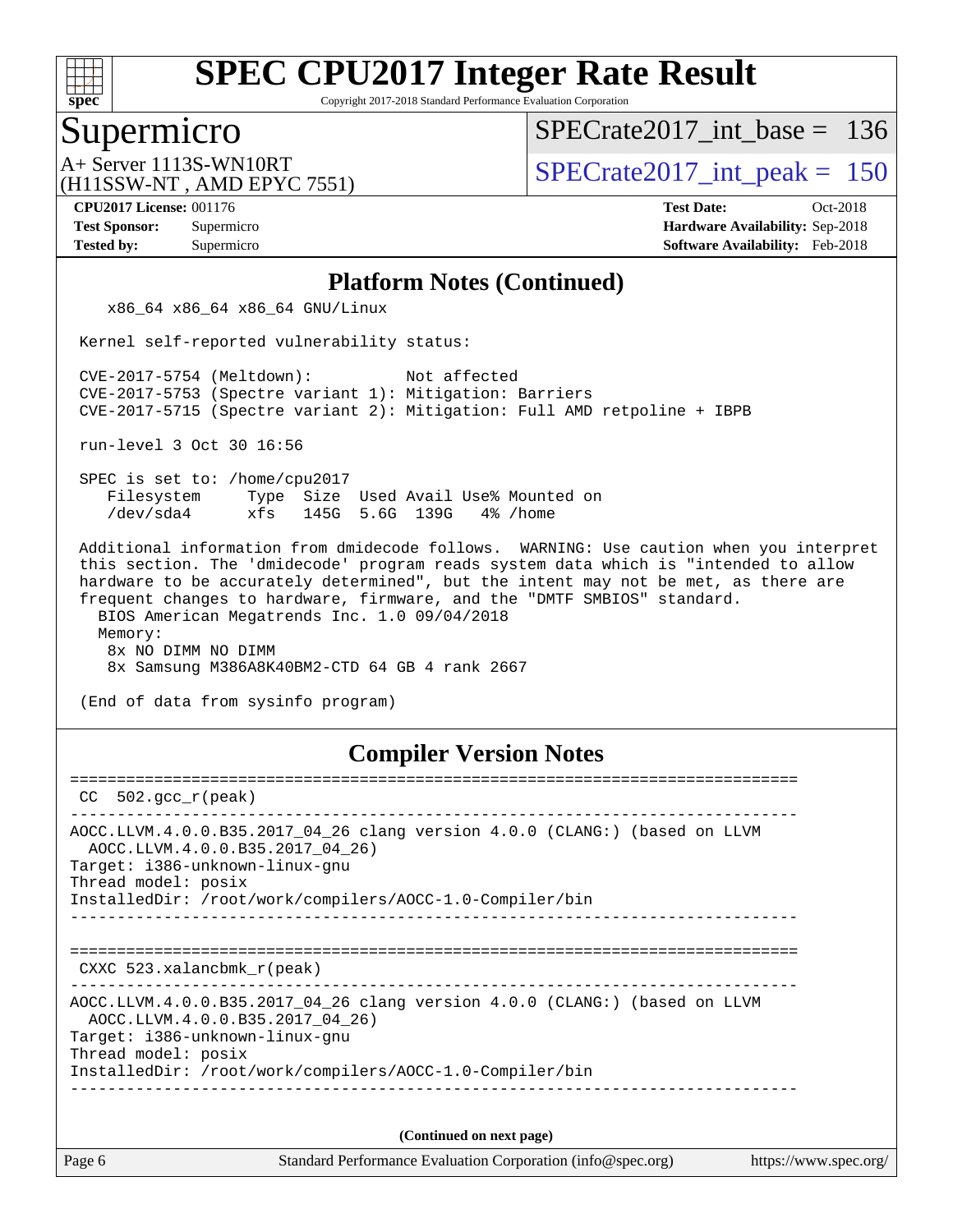

Copyright 2017-2018 Standard Performance Evaluation Corporation

# Supermicro<br>A+ Server 1113S-WN10RT

[SPECrate2017\\_int\\_base =](http://www.spec.org/auto/cpu2017/Docs/result-fields.html#SPECrate2017intbase) 136

(H11SSW-NT , AMD EPYC 7551)

 $SPECTate 2017\_int\_peak = 150$ 

**[CPU2017 License:](http://www.spec.org/auto/cpu2017/Docs/result-fields.html#CPU2017License)** 001176 **[Test Date:](http://www.spec.org/auto/cpu2017/Docs/result-fields.html#TestDate)** Oct-2018

**[Test Sponsor:](http://www.spec.org/auto/cpu2017/Docs/result-fields.html#TestSponsor)** Supermicro **[Hardware Availability:](http://www.spec.org/auto/cpu2017/Docs/result-fields.html#HardwareAvailability)** Sep-2018 **[Tested by:](http://www.spec.org/auto/cpu2017/Docs/result-fields.html#Testedby)** Supermicro **[Software Availability:](http://www.spec.org/auto/cpu2017/Docs/result-fields.html#SoftwareAvailability)** Feb-2018

### **[Compiler Version Notes \(Continued\)](http://www.spec.org/auto/cpu2017/Docs/result-fields.html#CompilerVersionNotes)**

| Standard Performance Evaluation Corporation (info@spec.org)<br>Page 7                                                                                                                                                                | https://www.spec.org/ |
|--------------------------------------------------------------------------------------------------------------------------------------------------------------------------------------------------------------------------------------|-----------------------|
| (Continued on next page)                                                                                                                                                                                                             |                       |
| GNU Fortran (GCC) 4.8.2                                                                                                                                                                                                              |                       |
| 548.exchange2_r(base, peak)<br>FC                                                                                                                                                                                                    |                       |
| Target: x86_64-unknown-linux-gnu<br>Thread model: posix<br>InstalledDir: /root/work/compilers/AOCC-1.0-Compiler/bin                                                                                                                  |                       |
| AOCC.LLVM.4.0.0.B35.2017_04_26 clang version 4.0.0 (CLANG:) (based on LLVM<br>AOCC.LLVM.4.0.0.B35.2017_04_26)                                                                                                                        |                       |
| CXXC 541.leela_r(peak)                                                                                                                                                                                                               |                       |
| AOCC.LLVM.4.0.0.B35.2017_04_26 clang version 4.0.0 (CLANG:) (based on LLVM<br>AOCC.LLVM.4.0.0.B35.2017_04_26)<br>Target: x86_64-unknown-linux-gnu<br>Thread model: posix<br>InstalledDir: /root/work/compilers/AOCC-1.0-Compiler/bin |                       |
| 500.perlbench_r(peak) 525.x264_r(peak)<br>CC.                                                                                                                                                                                        |                       |
| AOCC.LLVM.4.0.0.B35.2017_04_26 clang version 4.0.0 (CLANG:) (based on LLVM<br>AOCC.LLVM.4.0.0.B35.2017_04_26)<br>Target: x86_64-unknown-linux-gnu<br>Thread model: posix<br>InstalledDir: /root/work/compilers/AOCC-1.0-Compiler/bin |                       |
| CXXC 520.omnetpp_r(base, peak) 523.xalancbmk_r(base) 531.deepsjeng_r(base,<br>peak) 541.leela_r(base)                                                                                                                                |                       |
| AOCC.LLVM.4.0.0.B35.2017_04_26)<br>Target: x86_64-unknown-linux-gnu<br>Thread model: posix<br>InstalledDir: /root/work/compilers/AOCC-1.0-Compiler/bin                                                                               |                       |
| 500.perlbench_r(base) 502.gcc_r(base) 505.mcf_r(base, peak)<br>CC.<br>525.x264_r(base) 557.xz_r(base, peak)<br>AOCC.LLVM.4.0.0.B35.2017_04_26 clang version 4.0.0 (CLANG:) (based on LLVM                                            |                       |
|                                                                                                                                                                                                                                      |                       |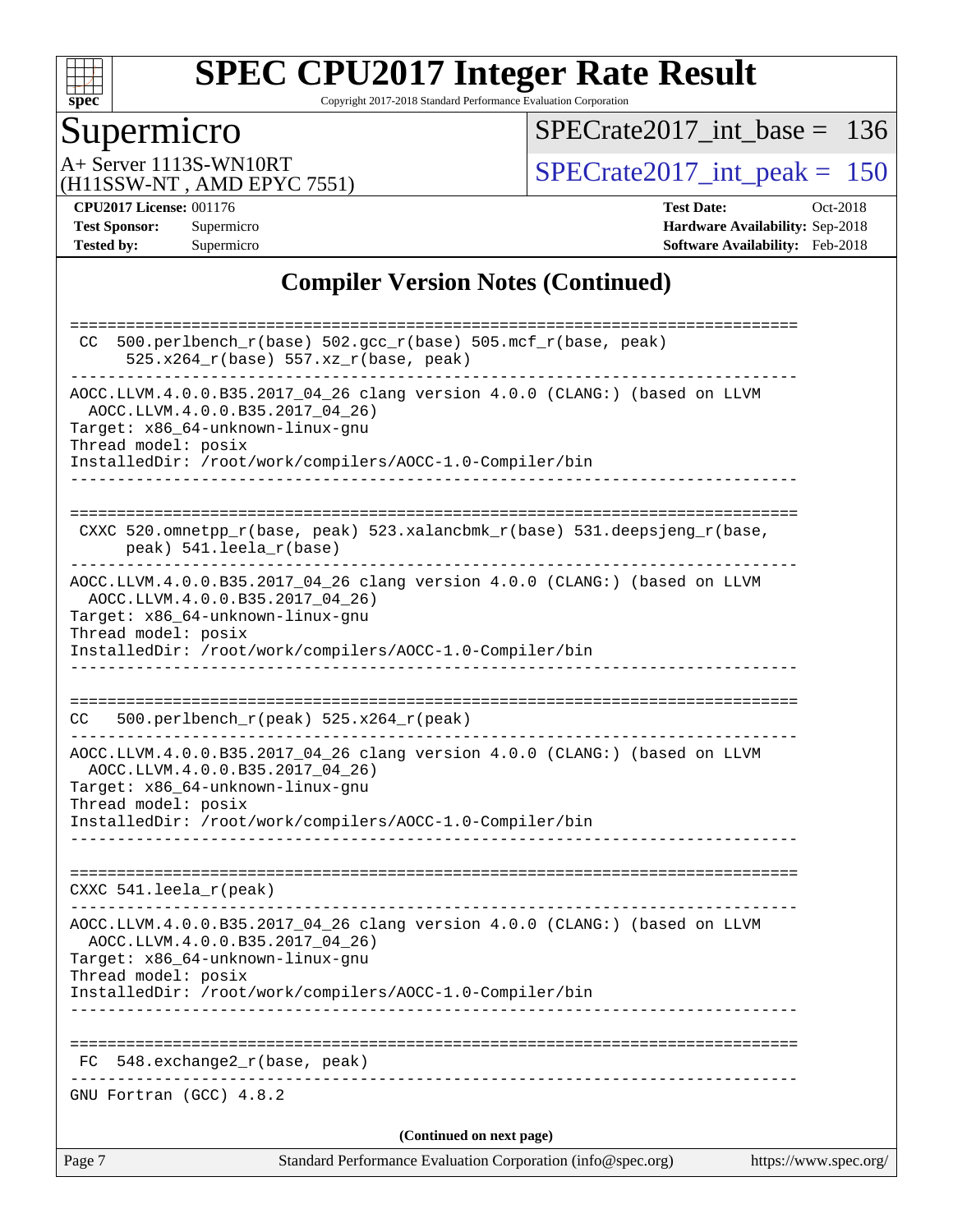

Copyright 2017-2018 Standard Performance Evaluation Corporation

### Supermicro

[SPECrate2017\\_int\\_base =](http://www.spec.org/auto/cpu2017/Docs/result-fields.html#SPECrate2017intbase) 136

(H11SSW-NT , AMD EPYC 7551)

 $A+$  Server 1113S-WN10RT  $S$ PECrate2017\_int\_peak = 150

**[CPU2017 License:](http://www.spec.org/auto/cpu2017/Docs/result-fields.html#CPU2017License)** 001176 **[Test Date:](http://www.spec.org/auto/cpu2017/Docs/result-fields.html#TestDate)** Oct-2018 **[Test Sponsor:](http://www.spec.org/auto/cpu2017/Docs/result-fields.html#TestSponsor)** Supermicro **[Hardware Availability:](http://www.spec.org/auto/cpu2017/Docs/result-fields.html#HardwareAvailability)** Sep-2018 **[Tested by:](http://www.spec.org/auto/cpu2017/Docs/result-fields.html#Testedby)** Supermicro **[Software Availability:](http://www.spec.org/auto/cpu2017/Docs/result-fields.html#SoftwareAvailability)** Feb-2018

#### **[Compiler Version Notes \(Continued\)](http://www.spec.org/auto/cpu2017/Docs/result-fields.html#CompilerVersionNotes)**

Copyright (C) 2013 Free Software Foundation, Inc. GNU Fortran comes with NO WARRANTY, to the extent permitted by law. You may redistribute copies of GNU Fortran under the terms of the GNU General Public License. For more information about these matters, see the file named COPYING ------------------------------------------------------------------------------

## **[Base Compiler Invocation](http://www.spec.org/auto/cpu2017/Docs/result-fields.html#BaseCompilerInvocation)**

[C benchmarks](http://www.spec.org/auto/cpu2017/Docs/result-fields.html#Cbenchmarks): [clang](http://www.spec.org/cpu2017/results/res2018q4/cpu2017-20181112-09562.flags.html#user_CCbase_Fclang3_a68b77bfed473bd9cdd22529af008e8306c2e3948617c8991604c1a2000ee4a73ef90dd8bc793e105fe4165a625d26dacbda4708d828ad19048918c071b363ec)

[C++ benchmarks:](http://www.spec.org/auto/cpu2017/Docs/result-fields.html#CXXbenchmarks) [clang++](http://www.spec.org/cpu2017/results/res2018q4/cpu2017-20181112-09562.flags.html#user_CXXbase_Fclang3_57a48582e5be507d19b2527b3e7d4f85d9b8669ffc9a8a0dbb9bcf949a918a58bbab411e0c4d14a3922022a3e425a90db94042683824c1806feff4324ca1000d)

[Fortran benchmarks](http://www.spec.org/auto/cpu2017/Docs/result-fields.html#Fortranbenchmarks): [clang](http://www.spec.org/cpu2017/results/res2018q4/cpu2017-20181112-09562.flags.html#user_FCbase_Fclang3_a68b77bfed473bd9cdd22529af008e8306c2e3948617c8991604c1a2000ee4a73ef90dd8bc793e105fe4165a625d26dacbda4708d828ad19048918c071b363ec) [gfortran](http://www.spec.org/cpu2017/results/res2018q4/cpu2017-20181112-09562.flags.html#user_FCbase_aocc-gfortran_128c91a56d61ddb07404721e65b8f9498c31a443dacbd3b7f212891090eca86e2d099b520f75b99e9e8ac4fdec01f4d15f0b65e47123ec4c42b0759045731a1f)

### **[Base Portability Flags](http://www.spec.org/auto/cpu2017/Docs/result-fields.html#BasePortabilityFlags)**

 500.perlbench\_r: [-DSPEC\\_LINUX\\_X64](http://www.spec.org/cpu2017/results/res2018q4/cpu2017-20181112-09562.flags.html#b500.perlbench_r_basePORTABILITY_DSPEC_LINUX_X64) [-DSPEC\\_LP64](http://www.spec.org/cpu2017/results/res2018q4/cpu2017-20181112-09562.flags.html#b500.perlbench_r_baseEXTRA_PORTABILITY_DSPEC_LP64) 502.gcc\_r: [-DSPEC\\_LP64](http://www.spec.org/cpu2017/results/res2018q4/cpu2017-20181112-09562.flags.html#suite_baseEXTRA_PORTABILITY502_gcc_r_DSPEC_LP64) 505.mcf\_r: [-DSPEC\\_LP64](http://www.spec.org/cpu2017/results/res2018q4/cpu2017-20181112-09562.flags.html#suite_baseEXTRA_PORTABILITY505_mcf_r_DSPEC_LP64) 520.omnetpp\_r: [-DSPEC\\_LP64](http://www.spec.org/cpu2017/results/res2018q4/cpu2017-20181112-09562.flags.html#suite_baseEXTRA_PORTABILITY520_omnetpp_r_DSPEC_LP64) 523.xalancbmk\_r: [-DSPEC\\_LINUX](http://www.spec.org/cpu2017/results/res2018q4/cpu2017-20181112-09562.flags.html#b523.xalancbmk_r_basePORTABILITY_DSPEC_LINUX) [-DSPEC\\_LP64](http://www.spec.org/cpu2017/results/res2018q4/cpu2017-20181112-09562.flags.html#suite_baseEXTRA_PORTABILITY523_xalancbmk_r_DSPEC_LP64) 525.x264\_r: [-DSPEC\\_LP64](http://www.spec.org/cpu2017/results/res2018q4/cpu2017-20181112-09562.flags.html#suite_baseEXTRA_PORTABILITY525_x264_r_DSPEC_LP64) 531.deepsjeng\_r: [-DSPEC\\_LP64](http://www.spec.org/cpu2017/results/res2018q4/cpu2017-20181112-09562.flags.html#suite_baseEXTRA_PORTABILITY531_deepsjeng_r_DSPEC_LP64) 541.leela\_r: [-DSPEC\\_LP64](http://www.spec.org/cpu2017/results/res2018q4/cpu2017-20181112-09562.flags.html#suite_baseEXTRA_PORTABILITY541_leela_r_DSPEC_LP64) 548.exchange2\_r: [-DSPEC\\_LP64](http://www.spec.org/cpu2017/results/res2018q4/cpu2017-20181112-09562.flags.html#suite_baseEXTRA_PORTABILITY548_exchange2_r_DSPEC_LP64) 557.xz\_r: [-DSPEC\\_LP64](http://www.spec.org/cpu2017/results/res2018q4/cpu2017-20181112-09562.flags.html#suite_baseEXTRA_PORTABILITY557_xz_r_DSPEC_LP64)

# **[Base Optimization Flags](http://www.spec.org/auto/cpu2017/Docs/result-fields.html#BaseOptimizationFlags)**

[C benchmarks](http://www.spec.org/auto/cpu2017/Docs/result-fields.html#Cbenchmarks):

```
-flto -Wl,-plugin-opt=-merge-constant
-Wl,-plugin-opt=-lsr-in-nested-loop -Wl,-plugin-opt=-disable-vect-cmp
-O3 -ffast-math -march=znver1 -fstruct-layout=2
-mllvm -unroll-threshold=100 -fremap-arrays -mno-avx2
-mllvm -inline-threshold=1000 -mllvm -disable-vect-cmp -z muldefs
-ljemalloc
```
**(Continued on next page)**

Page 8 Standard Performance Evaluation Corporation [\(info@spec.org\)](mailto:info@spec.org) <https://www.spec.org/>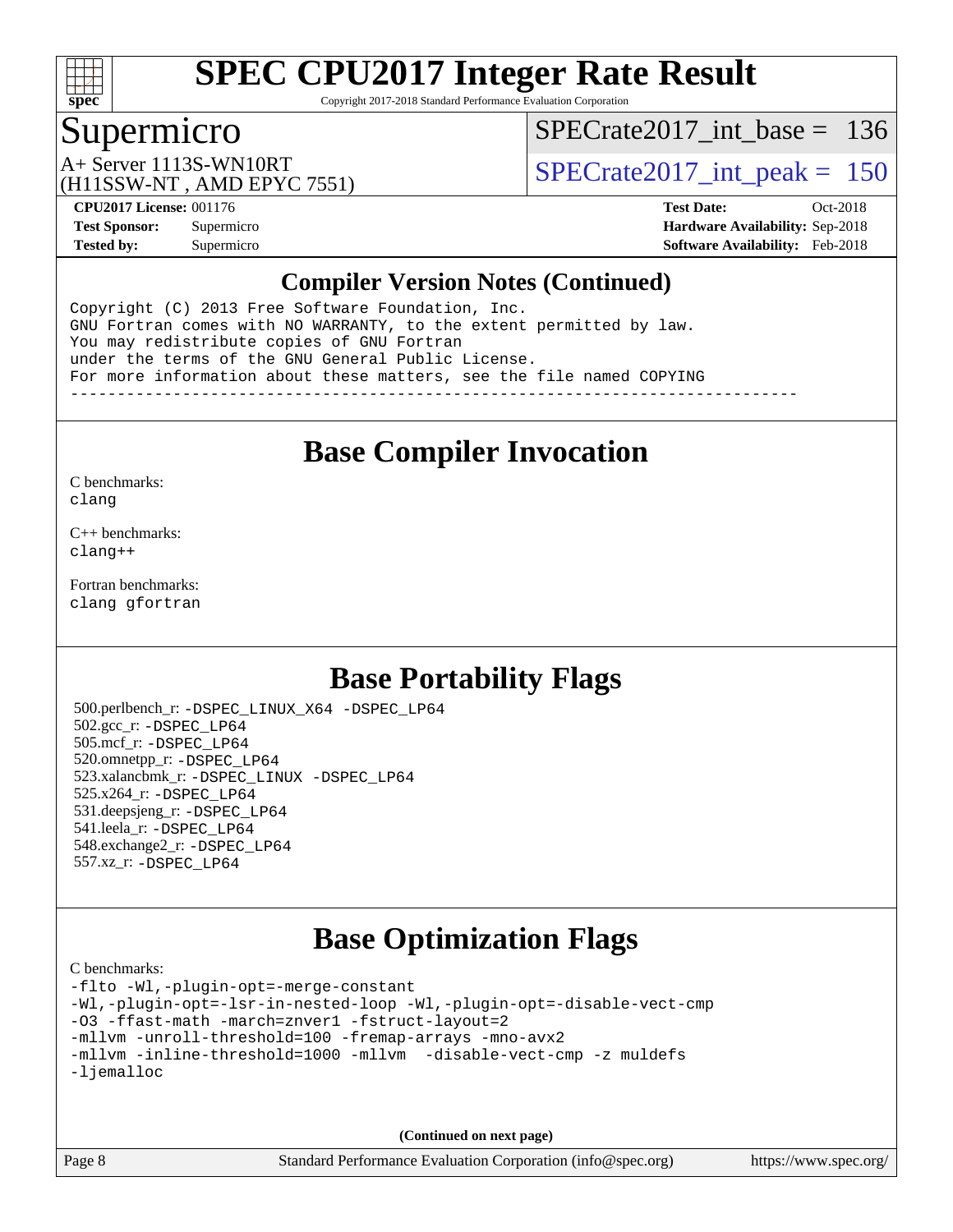

Copyright 2017-2018 Standard Performance Evaluation Corporation

### Supermicro

[SPECrate2017\\_int\\_base =](http://www.spec.org/auto/cpu2017/Docs/result-fields.html#SPECrate2017intbase) 136

(H11SSW-NT , AMD EPYC 7551)

 $A+$  Server 1113S-WN10RT  $S$ PECrate2017\_int\_peak = 150

**[CPU2017 License:](http://www.spec.org/auto/cpu2017/Docs/result-fields.html#CPU2017License)** 001176 **[Test Date:](http://www.spec.org/auto/cpu2017/Docs/result-fields.html#TestDate)** Oct-2018 **[Test Sponsor:](http://www.spec.org/auto/cpu2017/Docs/result-fields.html#TestSponsor)** Supermicro **[Hardware Availability:](http://www.spec.org/auto/cpu2017/Docs/result-fields.html#HardwareAvailability)** Sep-2018 **[Tested by:](http://www.spec.org/auto/cpu2017/Docs/result-fields.html#Testedby)** Supermicro **[Software Availability:](http://www.spec.org/auto/cpu2017/Docs/result-fields.html#SoftwareAvailability)** Feb-2018

# **[Base Optimization Flags \(Continued\)](http://www.spec.org/auto/cpu2017/Docs/result-fields.html#BaseOptimizationFlags)**

[C++ benchmarks:](http://www.spec.org/auto/cpu2017/Docs/result-fields.html#CXXbenchmarks)

[-flto](http://www.spec.org/cpu2017/results/res2018q4/cpu2017-20181112-09562.flags.html#user_CXXbase_lto) [-Wl,-plugin-opt=-merge-constant](http://www.spec.org/cpu2017/results/res2018q4/cpu2017-20181112-09562.flags.html#user_CXXbase_F-merge-constant_1d79771b5442061d9c8e05556c6b0c655e6c9e66f8c6936b0129d434b6acd2b1cf1b7cd2540d1570ff636111b08a6bc36e2e61fc34531f8ef7c1a34c57be1dbb) [-Wl,-plugin-opt=-lsr-in-nested-loop](http://www.spec.org/cpu2017/results/res2018q4/cpu2017-20181112-09562.flags.html#user_CXXbase_lsr-in-nested-loop_1cff93fd95162f5e77640b5271e8bed680fb62b4a8d96fb8ab217ff3244646f1fbb342e31af83c263403bbf5249c7dc7732d5c86c3eab4cc8d32dcb7a6f33ca0) [-Wl,-plugin-opt=-disable-vect-cmp](http://www.spec.org/cpu2017/results/res2018q4/cpu2017-20181112-09562.flags.html#user_CXXbase_disable-vect-cmp_1056b9a09b8ddc126e023b5f99ae33179ef568835465af9b7adeacf4b6480ff575c8aee439265bcfbcbf086f33f2fa5cca2bc4cf52b64c0cd2e10f6503cba02d) [-O3](http://www.spec.org/cpu2017/results/res2018q4/cpu2017-20181112-09562.flags.html#user_CXXbase_F-O3) [-march=znver1](http://www.spec.org/cpu2017/results/res2018q4/cpu2017-20181112-09562.flags.html#user_CXXbase_F-march) [-mllvm -unroll-threshold=100](http://www.spec.org/cpu2017/results/res2018q4/cpu2017-20181112-09562.flags.html#user_CXXbase_F-unroll-threshold_2755d0c78138845d361fa1543e3a063fffa198df9b3edf0cfb856bbc88a81e1769b12ac7a550c5d35197be55360db1a3f95a8d1304df999456cabf5120c45168) [-finline-aggressive](http://www.spec.org/cpu2017/results/res2018q4/cpu2017-20181112-09562.flags.html#user_CXXbase_F-finline-aggressive) [-fremap-arrays](http://www.spec.org/cpu2017/results/res2018q4/cpu2017-20181112-09562.flags.html#user_CXXbase_F-fremap-arrays) [-mllvm -inline-threshold=1000](http://www.spec.org/cpu2017/results/res2018q4/cpu2017-20181112-09562.flags.html#user_CXXbase_inline-threshold_b7832241b0a6397e4ecdbaf0eb7defdc10f885c2a282fa3240fdc99844d543fda39cf8a4a9dccf68cf19b5438ac3b455264f478df15da0f4988afa40d8243bab) [-mllvm -disable-vect-cmp](http://www.spec.org/cpu2017/results/res2018q4/cpu2017-20181112-09562.flags.html#user_CXXbase_disable-vect-cmp_d995c9eb800469498c6893dc847c54c903d59847b18cb2ac22011b9af7010c96d2d48d3c6b41246fe86945001509aa4dc528afb61cb238fd3b256a31781ea0cf) [-z muldefs](http://www.spec.org/cpu2017/results/res2018q4/cpu2017-20181112-09562.flags.html#user_CXXbase_F-z-muldefs) [-ljemalloc](http://www.spec.org/cpu2017/results/res2018q4/cpu2017-20181112-09562.flags.html#user_CXXbase_jemalloc-lib_d1249b907c500fa1c0672f44f562e3d0f79738ae9e3c4a9c376d49f265a04b9c99b167ecedbf6711b3085be911c67ff61f150a17b3472be731631ba4d0471706)

[Fortran benchmarks](http://www.spec.org/auto/cpu2017/Docs/result-fields.html#Fortranbenchmarks):

[-flto](http://www.spec.org/cpu2017/results/res2018q4/cpu2017-20181112-09562.flags.html#user_FCbase_lto) [-Wl,-plugin-opt=-merge-constant](http://www.spec.org/cpu2017/results/res2018q4/cpu2017-20181112-09562.flags.html#user_FCbase_F-merge-constant_1d79771b5442061d9c8e05556c6b0c655e6c9e66f8c6936b0129d434b6acd2b1cf1b7cd2540d1570ff636111b08a6bc36e2e61fc34531f8ef7c1a34c57be1dbb) [-Wl,-plugin-opt=-lsr-in-nested-loop](http://www.spec.org/cpu2017/results/res2018q4/cpu2017-20181112-09562.flags.html#user_FCbase_lsr-in-nested-loop_1cff93fd95162f5e77640b5271e8bed680fb62b4a8d96fb8ab217ff3244646f1fbb342e31af83c263403bbf5249c7dc7732d5c86c3eab4cc8d32dcb7a6f33ca0) [-Wl,-plugin-opt=-disable-vect-cmp](http://www.spec.org/cpu2017/results/res2018q4/cpu2017-20181112-09562.flags.html#user_FCbase_disable-vect-cmp_1056b9a09b8ddc126e023b5f99ae33179ef568835465af9b7adeacf4b6480ff575c8aee439265bcfbcbf086f33f2fa5cca2bc4cf52b64c0cd2e10f6503cba02d) [-O3](http://www.spec.org/cpu2017/results/res2018q4/cpu2017-20181112-09562.flags.html#user_FCbase_F-O3) [-mavx](http://www.spec.org/cpu2017/results/res2018q4/cpu2017-20181112-09562.flags.html#user_FCbase_F-mavx) [-madx](http://www.spec.org/cpu2017/results/res2018q4/cpu2017-20181112-09562.flags.html#user_FCbase_F-madx) [-funroll-loops](http://www.spec.org/cpu2017/results/res2018q4/cpu2017-20181112-09562.flags.html#user_FCbase_aocc-funroll-loops) [-ffast-math](http://www.spec.org/cpu2017/results/res2018q4/cpu2017-20181112-09562.flags.html#user_FCbase_F-aocc-ffast-math_78dd175de6534c2005829757b9b0f2878e57b067cce6f7c443b2250ac68890960e2e1b320ca04b81ff7c62c6f87870ed05f06baf7875eea2990d38e3b73c71f1) [-z muldefs](http://www.spec.org/cpu2017/results/res2018q4/cpu2017-20181112-09562.flags.html#user_FCbase_F-z-muldefs) [-Ofast](http://www.spec.org/cpu2017/results/res2018q4/cpu2017-20181112-09562.flags.html#user_FCbase_F-aocc-Ofast) [-fdefault-integer-8](http://www.spec.org/cpu2017/results/res2018q4/cpu2017-20181112-09562.flags.html#user_FCbase_F-fdefault-integer-8) [-fplugin=dragonegg.so](http://www.spec.org/cpu2017/results/res2018q4/cpu2017-20181112-09562.flags.html#user_FCbase_F-fpluginDragonEgg) [-fplugin-arg-dragonegg-llvm-option=-lsr-in-nested-loop](http://www.spec.org/cpu2017/results/res2018q4/cpu2017-20181112-09562.flags.html#user_FCbase_lsr-in-nested-loop_9d50e9a5bf5413862ef575cb99c4306f28354df375c817cbae12d1ca2160727959926001e898e7562b79430b7fa444a8df2254024818720af45ad007761bc4a7) [-fplugin-arg-dragonegg-llvm-option=-enable-iv-split](http://www.spec.org/cpu2017/results/res2018q4/cpu2017-20181112-09562.flags.html#user_FCbase_F-enable-iv-split_5dd88da1d43c18bd75cbdf250cf834c2151012bf076ae854827e69c5249e03739713e176d494b70eccfdbb757c13240bb0c8f0dd1fe462f4542b1525161a1ac7) [-fplugin-arg-dragonegg-llvm-option=-merge-constant](http://www.spec.org/cpu2017/results/res2018q4/cpu2017-20181112-09562.flags.html#user_FCbase_F-merge-constant_37fd66d07a4fbae8f1b816e843c3ed1ebaa48f794b65ea8be746a1880566a3d23eba4a3c37b5c024650311adcf9247c62af28144803b3729b14be14423fa5142) [-fplugin-arg-dragonegg-llvm-option=-inline-threshold:1000](http://www.spec.org/cpu2017/results/res2018q4/cpu2017-20181112-09562.flags.html#user_FCbase_inline-threshold_eec74946bf81becf626625ea3f1757217b7f1e09b0c056df6f4a6dc542562255a9e8a6d36c454b3b2ed3e147f40cf87a14a68e01ad47a8b90b49f15f387f919f) [-fplugin-arg-dragonegg-llvm-option=-disable-vect-cmp](http://www.spec.org/cpu2017/results/res2018q4/cpu2017-20181112-09562.flags.html#user_FCbase_disable-vect-cmp_d119dd6f96524d64dc477d5e6a72268aebe046b42f767098038bf7530fc0cc546dd329b2376104fde185baca14f7365ef86ccd3ff602b57a7839de005478f594) [-ljemalloc](http://www.spec.org/cpu2017/results/res2018q4/cpu2017-20181112-09562.flags.html#user_FCbase_jemalloc-lib_d1249b907c500fa1c0672f44f562e3d0f79738ae9e3c4a9c376d49f265a04b9c99b167ecedbf6711b3085be911c67ff61f150a17b3472be731631ba4d0471706) [-lgfortran](http://www.spec.org/cpu2017/results/res2018q4/cpu2017-20181112-09562.flags.html#user_FCbase_F-lgfortran) [-lamdlibm](http://www.spec.org/cpu2017/results/res2018q4/cpu2017-20181112-09562.flags.html#user_FCbase_F-lamdlibm)

# **[Peak Compiler Invocation](http://www.spec.org/auto/cpu2017/Docs/result-fields.html#PeakCompilerInvocation)**

[C benchmarks](http://www.spec.org/auto/cpu2017/Docs/result-fields.html#Cbenchmarks): [clang](http://www.spec.org/cpu2017/results/res2018q4/cpu2017-20181112-09562.flags.html#user_CCpeak_Fclang3_a68b77bfed473bd9cdd22529af008e8306c2e3948617c8991604c1a2000ee4a73ef90dd8bc793e105fe4165a625d26dacbda4708d828ad19048918c071b363ec)

[C++ benchmarks:](http://www.spec.org/auto/cpu2017/Docs/result-fields.html#CXXbenchmarks) [clang++](http://www.spec.org/cpu2017/results/res2018q4/cpu2017-20181112-09562.flags.html#user_CXXpeak_Fclang3_57a48582e5be507d19b2527b3e7d4f85d9b8669ffc9a8a0dbb9bcf949a918a58bbab411e0c4d14a3922022a3e425a90db94042683824c1806feff4324ca1000d)

[Fortran benchmarks](http://www.spec.org/auto/cpu2017/Docs/result-fields.html#Fortranbenchmarks): [clang](http://www.spec.org/cpu2017/results/res2018q4/cpu2017-20181112-09562.flags.html#user_FCpeak_Fclang3_a68b77bfed473bd9cdd22529af008e8306c2e3948617c8991604c1a2000ee4a73ef90dd8bc793e105fe4165a625d26dacbda4708d828ad19048918c071b363ec) [gfortran](http://www.spec.org/cpu2017/results/res2018q4/cpu2017-20181112-09562.flags.html#user_FCpeak_aocc-gfortran_128c91a56d61ddb07404721e65b8f9498c31a443dacbd3b7f212891090eca86e2d099b520f75b99e9e8ac4fdec01f4d15f0b65e47123ec4c42b0759045731a1f)

# **[Peak Portability Flags](http://www.spec.org/auto/cpu2017/Docs/result-fields.html#PeakPortabilityFlags)**

 500.perlbench\_r: [-DSPEC\\_LINUX\\_X64](http://www.spec.org/cpu2017/results/res2018q4/cpu2017-20181112-09562.flags.html#b500.perlbench_r_peakPORTABILITY_DSPEC_LINUX_X64) [-DSPEC\\_LP64](http://www.spec.org/cpu2017/results/res2018q4/cpu2017-20181112-09562.flags.html#b500.perlbench_r_peakEXTRA_PORTABILITY_DSPEC_LP64) 502.gcc\_r: [-D\\_FILE\\_OFFSET\\_BITS=64](http://www.spec.org/cpu2017/results/res2018q4/cpu2017-20181112-09562.flags.html#user_peakEXTRA_PORTABILITY502_gcc_r_F-D_FILE_OFFSET_BITS_5ae949a99b284ddf4e95728d47cb0843d81b2eb0e18bdfe74bbf0f61d0b064f4bda2f10ea5eb90e1dcab0e84dbc592acfc5018bc955c18609f94ddb8d550002c) 505.mcf\_r: [-DSPEC\\_LP64](http://www.spec.org/cpu2017/results/res2018q4/cpu2017-20181112-09562.flags.html#suite_peakEXTRA_PORTABILITY505_mcf_r_DSPEC_LP64) 520.omnetpp\_r: [-DSPEC\\_LP64](http://www.spec.org/cpu2017/results/res2018q4/cpu2017-20181112-09562.flags.html#suite_peakEXTRA_PORTABILITY520_omnetpp_r_DSPEC_LP64) 523.xalancbmk\_r: [-DSPEC\\_LINUX](http://www.spec.org/cpu2017/results/res2018q4/cpu2017-20181112-09562.flags.html#b523.xalancbmk_r_peakPORTABILITY_DSPEC_LINUX) [-D\\_FILE\\_OFFSET\\_BITS=64](http://www.spec.org/cpu2017/results/res2018q4/cpu2017-20181112-09562.flags.html#user_peakEXTRA_PORTABILITY523_xalancbmk_r_F-D_FILE_OFFSET_BITS_5ae949a99b284ddf4e95728d47cb0843d81b2eb0e18bdfe74bbf0f61d0b064f4bda2f10ea5eb90e1dcab0e84dbc592acfc5018bc955c18609f94ddb8d550002c) 525.x264\_r: [-DSPEC\\_LP64](http://www.spec.org/cpu2017/results/res2018q4/cpu2017-20181112-09562.flags.html#suite_peakEXTRA_PORTABILITY525_x264_r_DSPEC_LP64) 531.deepsjeng\_r: [-DSPEC\\_LP64](http://www.spec.org/cpu2017/results/res2018q4/cpu2017-20181112-09562.flags.html#suite_peakEXTRA_PORTABILITY531_deepsjeng_r_DSPEC_LP64) 541.leela\_r: [-DSPEC\\_LP64](http://www.spec.org/cpu2017/results/res2018q4/cpu2017-20181112-09562.flags.html#suite_peakEXTRA_PORTABILITY541_leela_r_DSPEC_LP64) 548.exchange2\_r: [-DSPEC\\_LP64](http://www.spec.org/cpu2017/results/res2018q4/cpu2017-20181112-09562.flags.html#suite_peakEXTRA_PORTABILITY548_exchange2_r_DSPEC_LP64)

**(Continued on next page)**

Page 9 Standard Performance Evaluation Corporation [\(info@spec.org\)](mailto:info@spec.org) <https://www.spec.org/>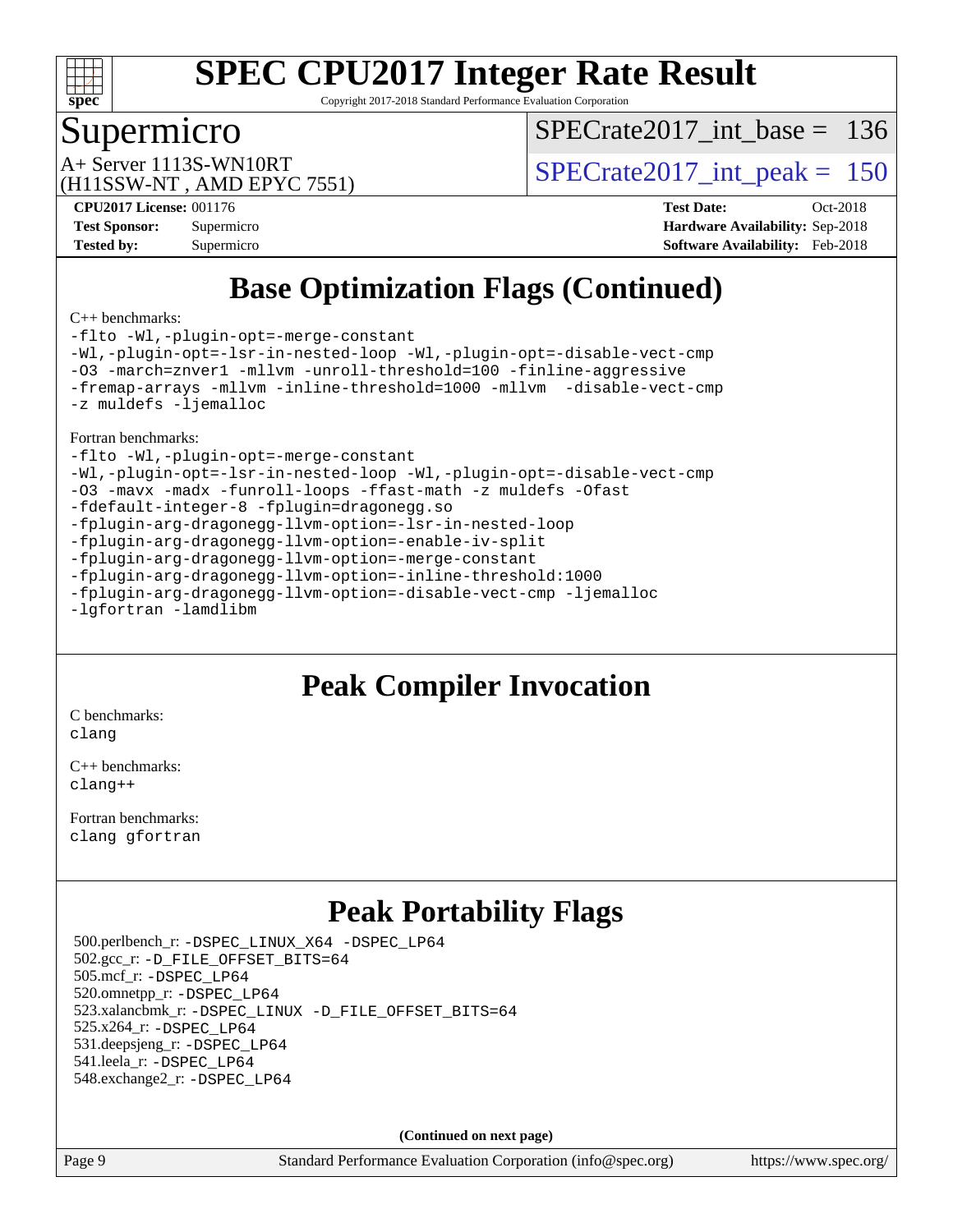

Copyright 2017-2018 Standard Performance Evaluation Corporation

### Supermicro

 $SPECrate2017\_int\_base = 136$ 

(H11SSW-NT , AMD EPYC 7551)

 $A+$  Server 1113S-WN10RT  $S$ PECrate2017\_int\_peak = 150

**[CPU2017 License:](http://www.spec.org/auto/cpu2017/Docs/result-fields.html#CPU2017License)** 001176 **[Test Date:](http://www.spec.org/auto/cpu2017/Docs/result-fields.html#TestDate)** Oct-2018 **[Test Sponsor:](http://www.spec.org/auto/cpu2017/Docs/result-fields.html#TestSponsor)** Supermicro **[Hardware Availability:](http://www.spec.org/auto/cpu2017/Docs/result-fields.html#HardwareAvailability)** Sep-2018 **[Tested by:](http://www.spec.org/auto/cpu2017/Docs/result-fields.html#Testedby)** Supermicro **[Software Availability:](http://www.spec.org/auto/cpu2017/Docs/result-fields.html#SoftwareAvailability)** Feb-2018

# **[Peak Portability Flags \(Continued\)](http://www.spec.org/auto/cpu2017/Docs/result-fields.html#PeakPortabilityFlags)**

557.xz\_r: [-DSPEC\\_LP64](http://www.spec.org/cpu2017/results/res2018q4/cpu2017-20181112-09562.flags.html#suite_peakEXTRA_PORTABILITY557_xz_r_DSPEC_LP64)

## **[Peak Optimization Flags](http://www.spec.org/auto/cpu2017/Docs/result-fields.html#PeakOptimizationFlags)**

[C benchmarks](http://www.spec.org/auto/cpu2017/Docs/result-fields.html#Cbenchmarks):

```
 500.perlbench_r: -flto -Wl,-plugin-opt=-merge-constant
-Wl,-plugin-opt=-lsr-in-nested-loop
-fprofile-instr-generate(pass 1)
-fprofile-instr-use(pass 2) -Ofast -march=znver1
-fstruct-layout=3 -mllvm -vectorize-memory-aggressively
-mno-avx2 -mllvm -unroll-threshold=100 -fremap-arrays
-mllvm -inline-threshold=1000 -ljemalloc
```

```
 502.gcc_r: -m32 -flto -Wl,-plugin-opt=-merge-constant
-Wl,-plugin-opt=-lsr-in-nested-loop -Ofast -march=znver1
-fstruct-layout=3 -mllvm -vectorize-memory-aggressively
-mno-avx2 -mllvm -unroll-threshold=100 -fremap-arrays
-mllvm -inline-threshold=1000 -fgnu89-inline -ljemalloc
```

```
 505.mcf_r: -flto -Wl,-plugin-opt=-merge-constant
-Wl,-plugin-opt=-lsr-in-nested-loop -Ofast -march=znver1
-fstruct-layout=3 -mllvm -vectorize-memory-aggressively
-mno-avx2 -mllvm -unroll-threshold=100 -fremap-arrays
-mllvm -inline-threshold=1000 -ljemalloc
```
525.x264\_r: Same as 500.perlbench\_r

557.xz\_r: Same as 505.mcf\_r

[C++ benchmarks:](http://www.spec.org/auto/cpu2017/Docs/result-fields.html#CXXbenchmarks)

 520.omnetpp\_r: [-flto](http://www.spec.org/cpu2017/results/res2018q4/cpu2017-20181112-09562.flags.html#user_peakCXXOPTIMIZEEXTRA_LDFLAGS520_omnetpp_r_lto) [-Wl,-plugin-opt=-merge-constant](http://www.spec.org/cpu2017/results/res2018q4/cpu2017-20181112-09562.flags.html#user_peakEXTRA_LDFLAGS520_omnetpp_r_F-merge-constant_1d79771b5442061d9c8e05556c6b0c655e6c9e66f8c6936b0129d434b6acd2b1cf1b7cd2540d1570ff636111b08a6bc36e2e61fc34531f8ef7c1a34c57be1dbb) [-Wl,-plugin-opt=-lsr-in-nested-loop](http://www.spec.org/cpu2017/results/res2018q4/cpu2017-20181112-09562.flags.html#user_peakEXTRA_LDFLAGS520_omnetpp_r_lsr-in-nested-loop_1cff93fd95162f5e77640b5271e8bed680fb62b4a8d96fb8ab217ff3244646f1fbb342e31af83c263403bbf5249c7dc7732d5c86c3eab4cc8d32dcb7a6f33ca0) [-Ofast](http://www.spec.org/cpu2017/results/res2018q4/cpu2017-20181112-09562.flags.html#user_peakCXXOPTIMIZE520_omnetpp_r_F-aocc-Ofast) [-march=znver1](http://www.spec.org/cpu2017/results/res2018q4/cpu2017-20181112-09562.flags.html#user_peakCXXOPTIMIZE520_omnetpp_r_F-march) [-finline-aggressive](http://www.spec.org/cpu2017/results/res2018q4/cpu2017-20181112-09562.flags.html#user_peakCXXOPTIMIZE520_omnetpp_r_F-finline-aggressive) [-mllvm -unroll-threshold=100](http://www.spec.org/cpu2017/results/res2018q4/cpu2017-20181112-09562.flags.html#user_peakCXXOPTIMIZE520_omnetpp_r_F-unroll-threshold_2755d0c78138845d361fa1543e3a063fffa198df9b3edf0cfb856bbc88a81e1769b12ac7a550c5d35197be55360db1a3f95a8d1304df999456cabf5120c45168) [-fremap-arrays](http://www.spec.org/cpu2017/results/res2018q4/cpu2017-20181112-09562.flags.html#user_peakCXXOPTIMIZE520_omnetpp_r_F-fremap-arrays) [-mllvm -inline-threshold=1000](http://www.spec.org/cpu2017/results/res2018q4/cpu2017-20181112-09562.flags.html#user_peakCXXOPTIMIZE520_omnetpp_r_inline-threshold_b7832241b0a6397e4ecdbaf0eb7defdc10f885c2a282fa3240fdc99844d543fda39cf8a4a9dccf68cf19b5438ac3b455264f478df15da0f4988afa40d8243bab) [-ljemalloc](http://www.spec.org/cpu2017/results/res2018q4/cpu2017-20181112-09562.flags.html#user_peakEXTRA_LIBS520_omnetpp_r_jemalloc-lib_d1249b907c500fa1c0672f44f562e3d0f79738ae9e3c4a9c376d49f265a04b9c99b167ecedbf6711b3085be911c67ff61f150a17b3472be731631ba4d0471706)

 523.xalancbmk\_r: [-m32](http://www.spec.org/cpu2017/results/res2018q4/cpu2017-20181112-09562.flags.html#user_peakCXXLD523_xalancbmk_r_F-m32) [-flto](http://www.spec.org/cpu2017/results/res2018q4/cpu2017-20181112-09562.flags.html#user_peakCXXOPTIMIZEEXTRA_LDFLAGS523_xalancbmk_r_lto) [-Wl,-plugin-opt=-merge-constant](http://www.spec.org/cpu2017/results/res2018q4/cpu2017-20181112-09562.flags.html#user_peakEXTRA_LDFLAGS523_xalancbmk_r_F-merge-constant_1d79771b5442061d9c8e05556c6b0c655e6c9e66f8c6936b0129d434b6acd2b1cf1b7cd2540d1570ff636111b08a6bc36e2e61fc34531f8ef7c1a34c57be1dbb) [-Wl,-plugin-opt=-lsr-in-nested-loop](http://www.spec.org/cpu2017/results/res2018q4/cpu2017-20181112-09562.flags.html#user_peakEXTRA_LDFLAGS523_xalancbmk_r_lsr-in-nested-loop_1cff93fd95162f5e77640b5271e8bed680fb62b4a8d96fb8ab217ff3244646f1fbb342e31af83c263403bbf5249c7dc7732d5c86c3eab4cc8d32dcb7a6f33ca0) [-Ofast](http://www.spec.org/cpu2017/results/res2018q4/cpu2017-20181112-09562.flags.html#user_peakCXXOPTIMIZE523_xalancbmk_r_F-aocc-Ofast) [-march=znver1](http://www.spec.org/cpu2017/results/res2018q4/cpu2017-20181112-09562.flags.html#user_peakCXXOPTIMIZE523_xalancbmk_r_F-march) [-finline-aggressive](http://www.spec.org/cpu2017/results/res2018q4/cpu2017-20181112-09562.flags.html#user_peakCXXOPTIMIZE523_xalancbmk_r_F-finline-aggressive) [-mllvm -unroll-threshold=100](http://www.spec.org/cpu2017/results/res2018q4/cpu2017-20181112-09562.flags.html#user_peakCXXOPTIMIZE523_xalancbmk_r_F-unroll-threshold_2755d0c78138845d361fa1543e3a063fffa198df9b3edf0cfb856bbc88a81e1769b12ac7a550c5d35197be55360db1a3f95a8d1304df999456cabf5120c45168) [-fremap-arrays](http://www.spec.org/cpu2017/results/res2018q4/cpu2017-20181112-09562.flags.html#user_peakCXXOPTIMIZE523_xalancbmk_r_F-fremap-arrays) [-mllvm -inline-threshold=1000](http://www.spec.org/cpu2017/results/res2018q4/cpu2017-20181112-09562.flags.html#user_peakCXXOPTIMIZE523_xalancbmk_r_inline-threshold_b7832241b0a6397e4ecdbaf0eb7defdc10f885c2a282fa3240fdc99844d543fda39cf8a4a9dccf68cf19b5438ac3b455264f478df15da0f4988afa40d8243bab) [-ljemalloc](http://www.spec.org/cpu2017/results/res2018q4/cpu2017-20181112-09562.flags.html#user_peakEXTRA_LIBS523_xalancbmk_r_jemalloc-lib_d1249b907c500fa1c0672f44f562e3d0f79738ae9e3c4a9c376d49f265a04b9c99b167ecedbf6711b3085be911c67ff61f150a17b3472be731631ba4d0471706)

531.deepsjeng\_r: Same as 520.omnetpp\_r

**(Continued on next page)**